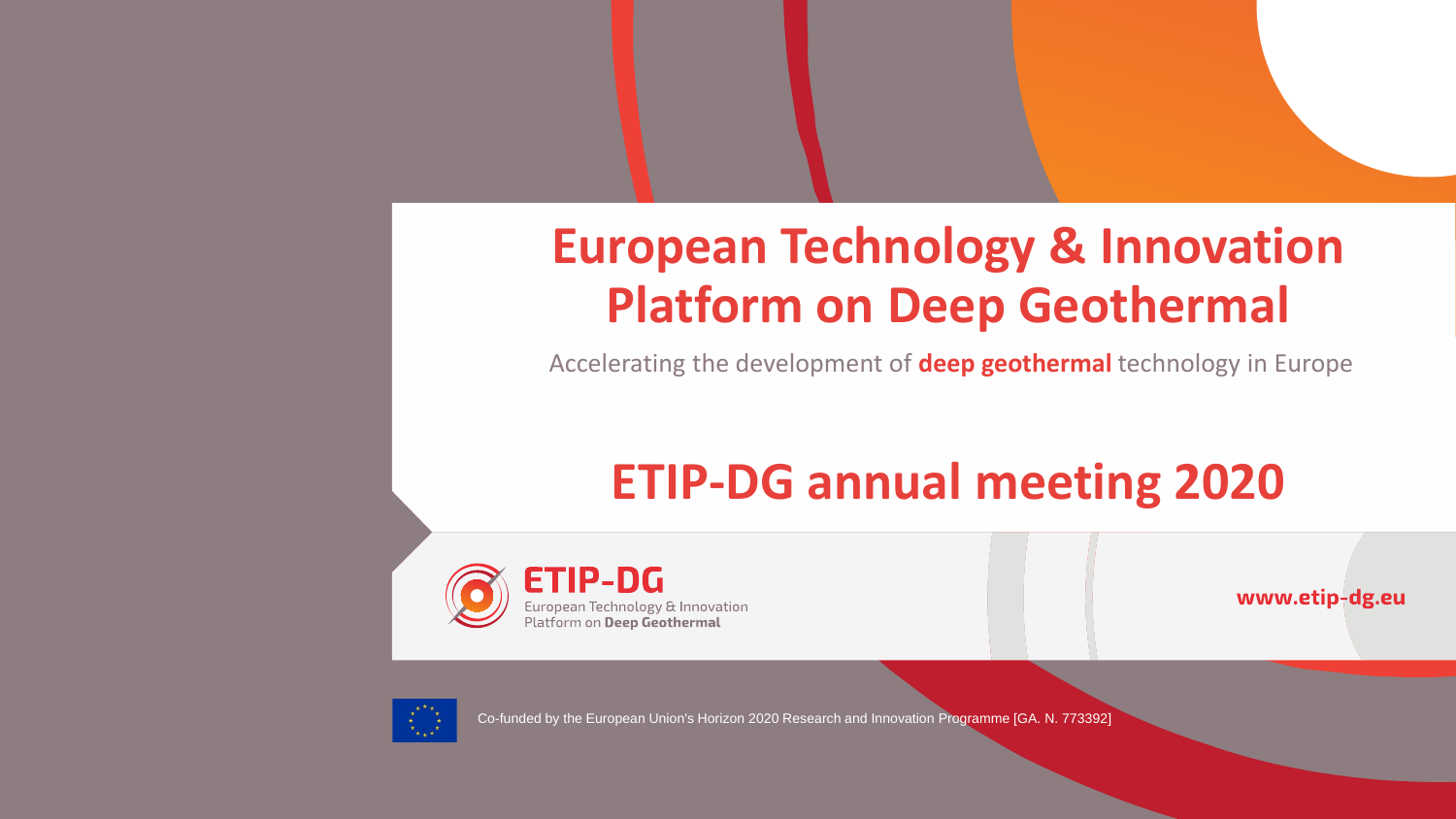### **Agenda**

| 14:00 | <b>Welcome by the outgoing President: Fausto Batini</b>                                                                         |
|-------|---------------------------------------------------------------------------------------------------------------------------------|
|       | Review ETIP-DG activities 2019-2020: ETIP DG secretariat, P Dumas                                                               |
|       | Presentation of the new SC                                                                                                      |
|       | New ToR: presentation & vote                                                                                                    |
| 14:30 | <b>Roadmap Implementation</b>                                                                                                   |
|       | ETIP DG activities 2020-2021: ETIP DG secretariat, P Dumas                                                                      |
|       | R&I current and upcoming funding opportunities for deep geothermal: SU-IWG-DG - EGEC, R Dimitrisina                             |
|       | Synergy in national funding programs and transnational activities: DG-IWG upcoming Chairwoman Gerdi Breembroek (RVO             |
| 15.15 | Session I: R&I to tackle environmental concerns, moderator: A Manzella (CNR)                                                    |
|       | The GEOENVI project, P Dumas (EGEC & project coordinator)                                                                       |
|       | The Environmental database: environmental matters, mitigation measures, and classification of risks and impacts, J Maury (BRGM) |
|       | Regulatory framework and recommendations, A Manzella (CNR)                                                                      |
|       | Life Cycle Assessment metholody, V Harcouet-Menou (VITO)                                                                        |
| 16.15 | Session 2: R&I to decrease costs and improve efficiency, moderator: F Batini                                                    |
|       | <b>PROJECTS PRESENTATION:</b>                                                                                                   |
|       | <b>GEODRILL</b><br>$\bullet$                                                                                                    |
|       | Eavor-Loop project at Geretsried, Germany                                                                                       |
|       | <b>CROWDTHERMAL</b>                                                                                                             |
|       | <b>GEORISK</b>                                                                                                                  |
| 17.00 | <b>End of the meeting</b>                                                                                                       |

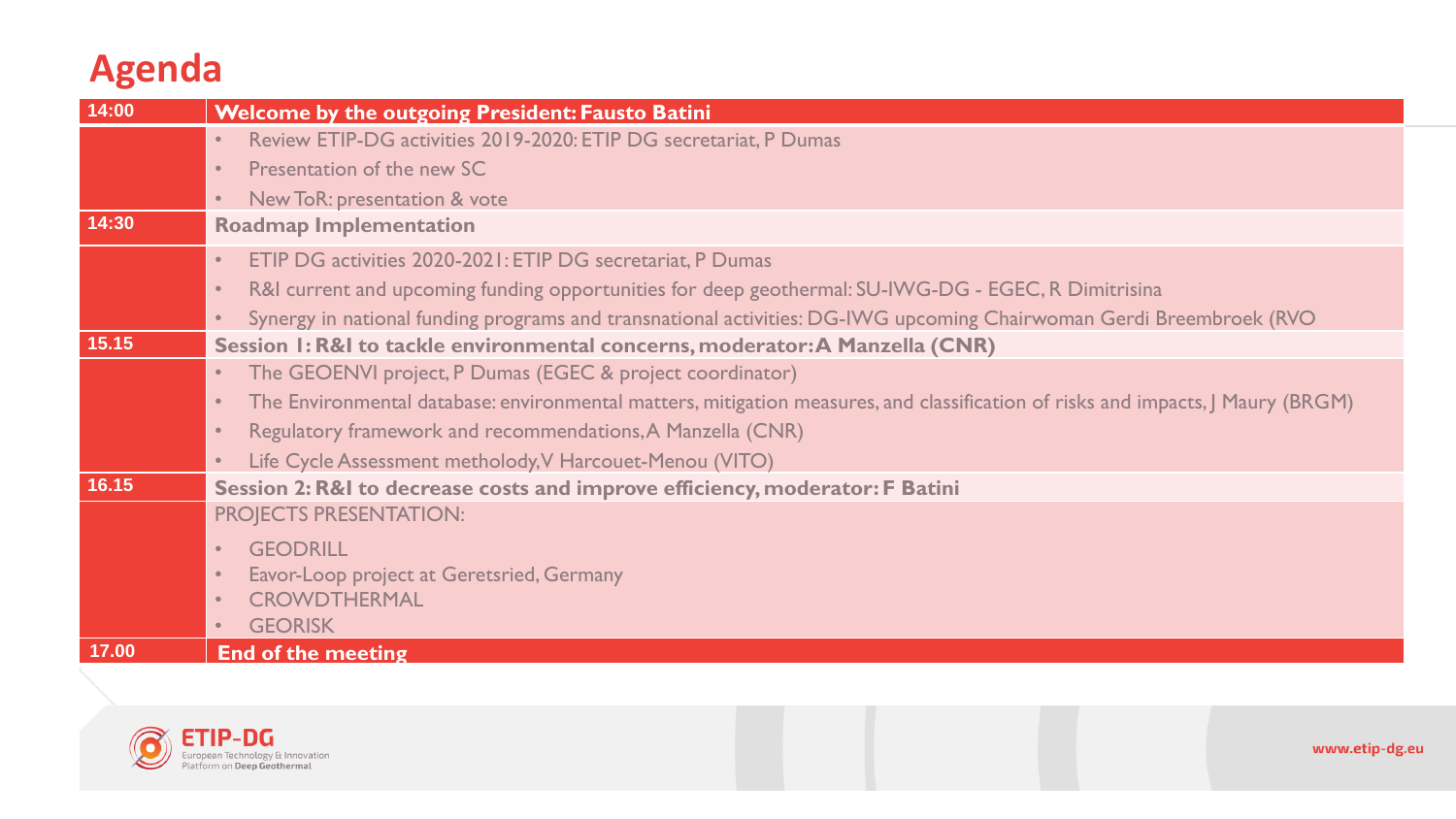### **Review ETIP-DG activities 2019-2020**

- From the Vision to the Roadmap implementation
- ETIP structure: A new Steering Committee, President and Vice-Presidents, Membership
- A liaison with other platforms & groups, new initiatives
- Briefing of funding instruments
- Monitoring project results
- Matchmaking events

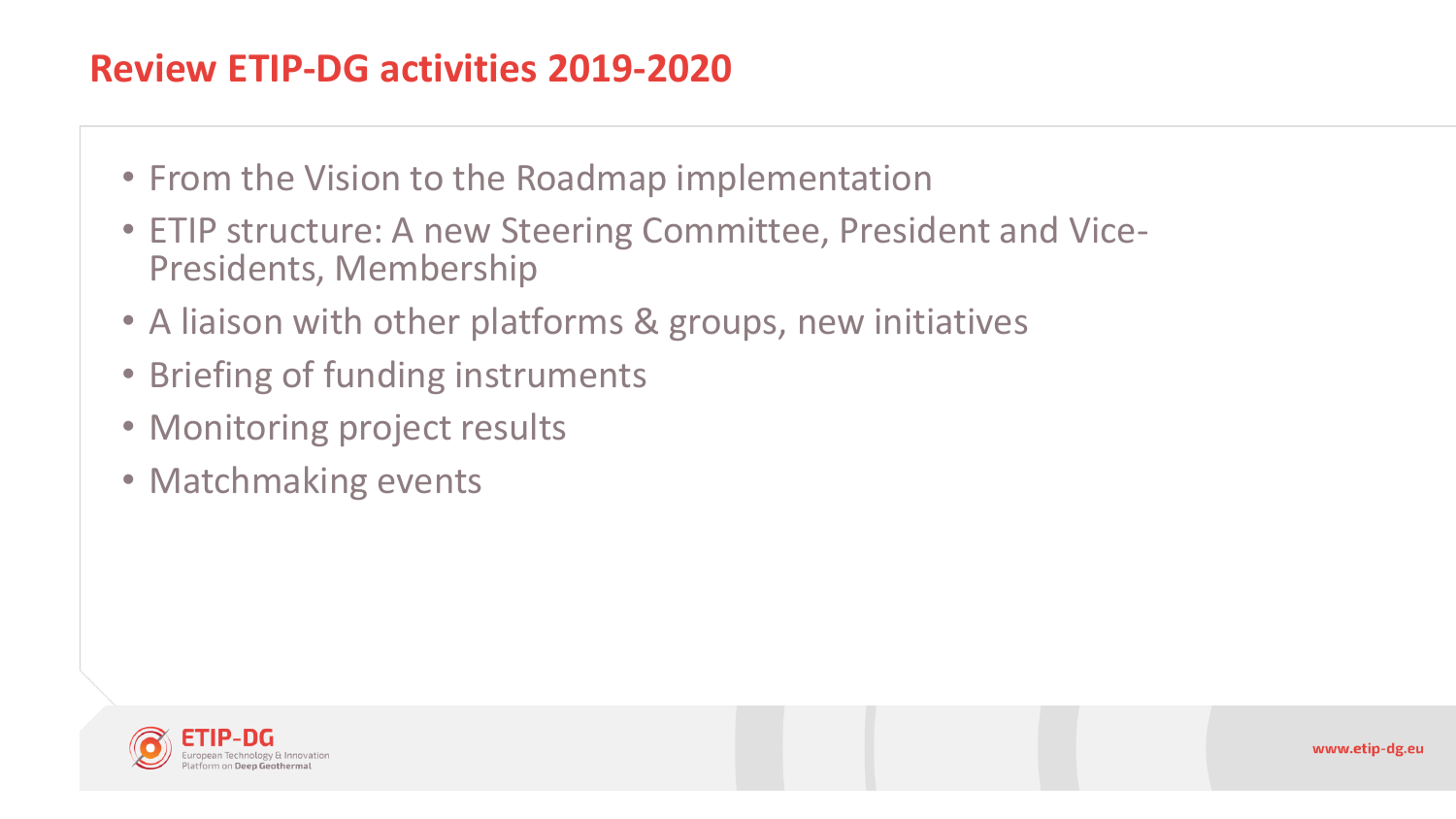## **THE VISION**

Promotion of the research and innovation in the Deep Geothermal sector to contribute to the City of the Future, where a combination of renewable energy sources are integrated into the system.



**Domestic heat** and **electrical power demand** in Europe can be significantly covered taking the advantage offered by the flexibility of geothermal production.



4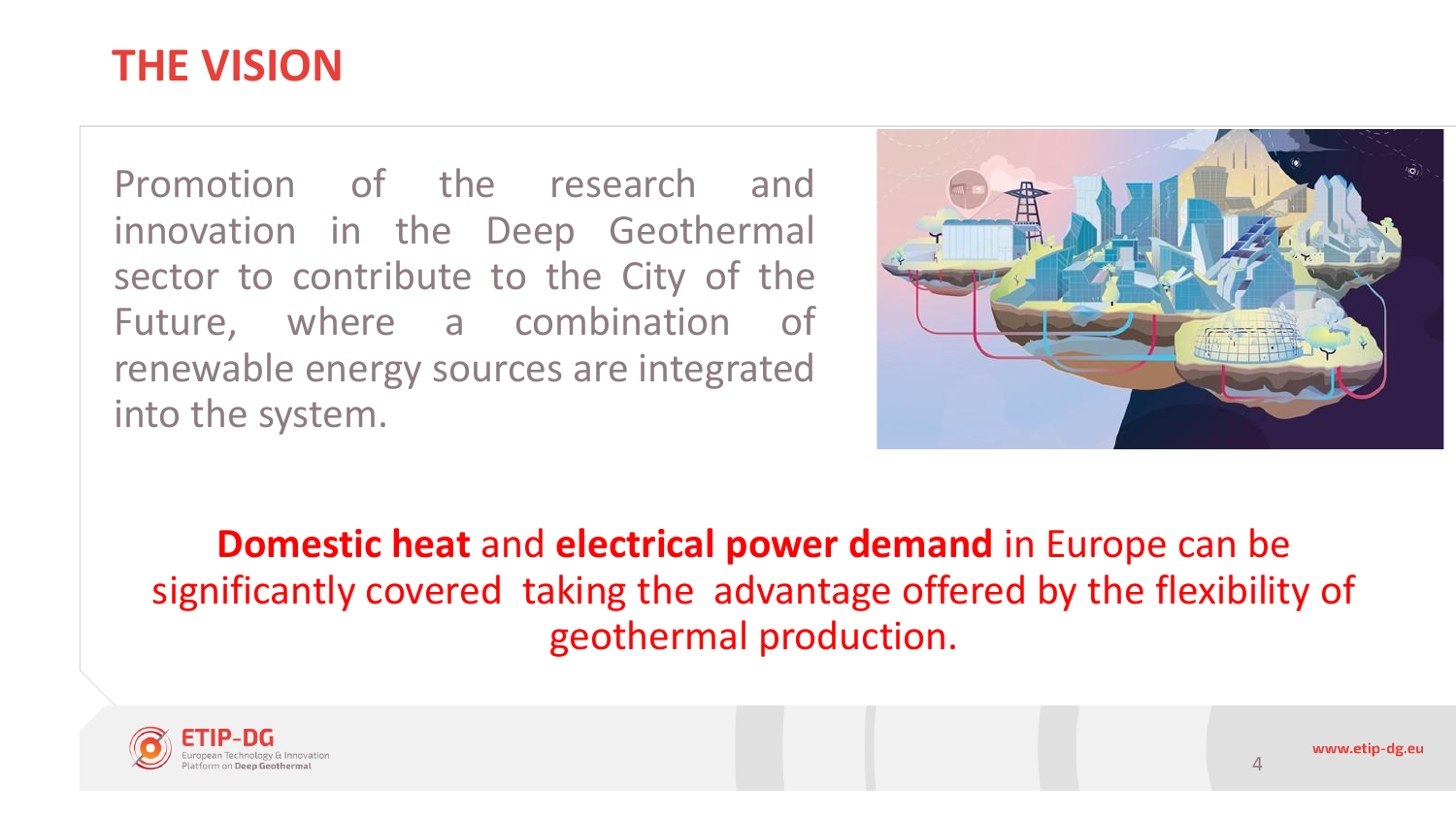## **MISSION**

- **Contribute to clean energy production in Europe by further unlocking geothermal energy**
- **Improvement of social welfare by a responsible deployment of Deep Geothermal energy**



5

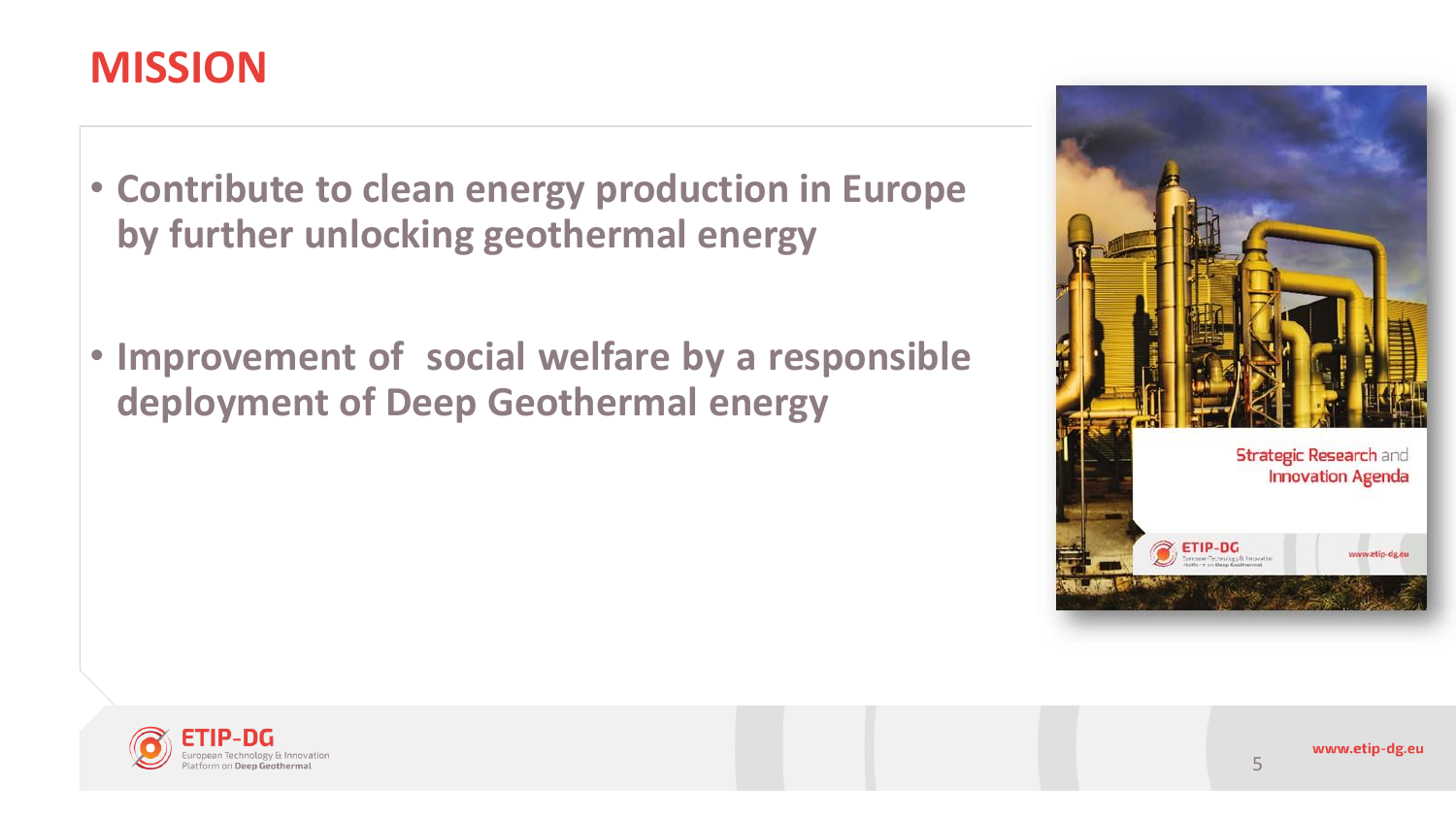## **THE ROAD MAP**

**From Vision and SRIA, R&I priorities, targets and KPIs were defined for unlocking geothermal energy and improving social welfare:**

**Technical** 

- **1. Better Prediction and assessment of geothermal resources**
- **2. More efficient Resource access and development**
- **3. Deploy Heat and electricity generation and system integration**

**Non technical**

- **1. From R&I to deployment, market uptake**
- **2. Knowledge sharing**



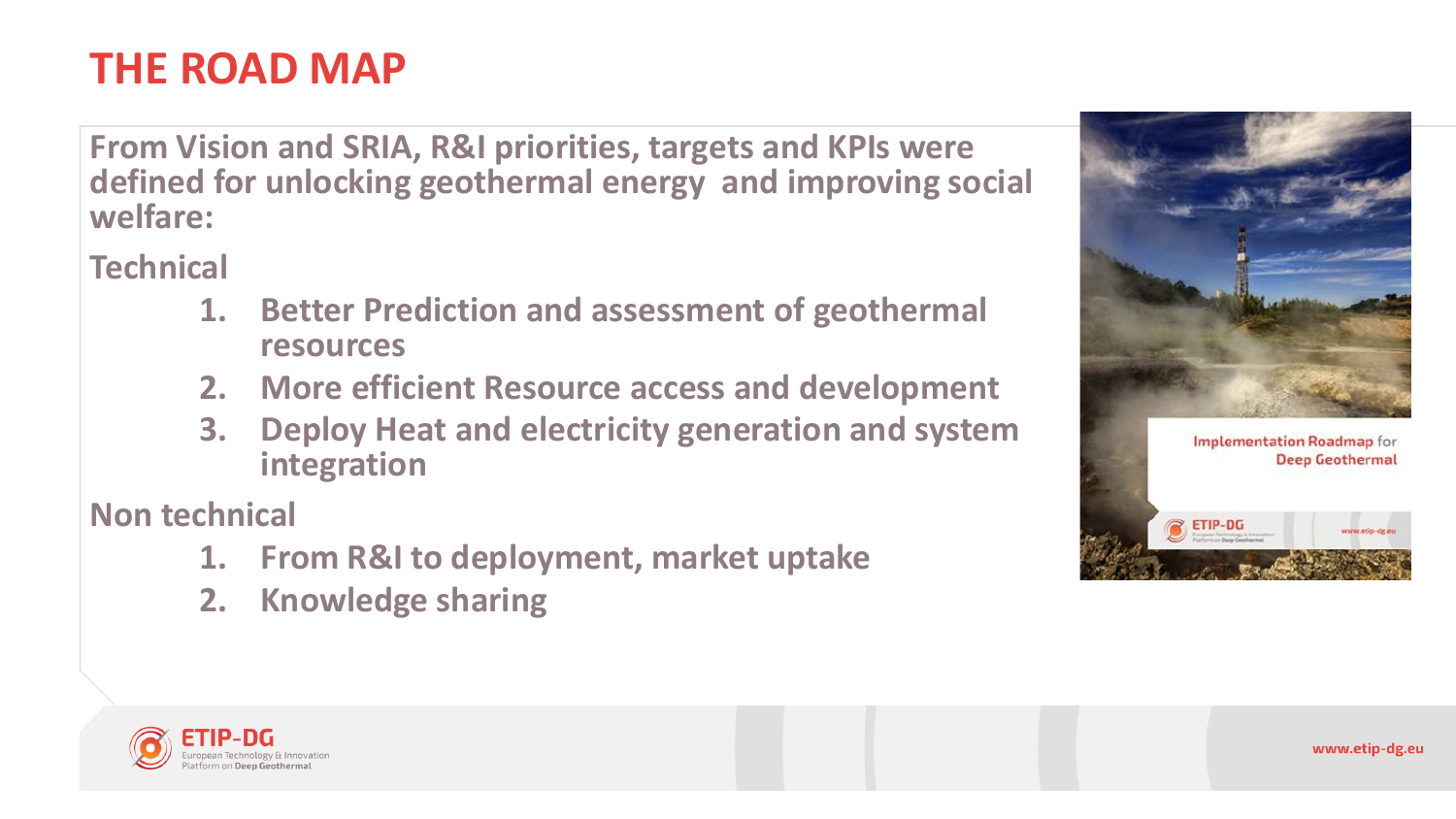## **ETIP\_DG – MAIN ACHIEVEMENTS UNTIL 2019**



• VISION FOR DEEP GEOTHERMAL (September 2017 - March 2018)  $\checkmark$  Open consultation process with the Stakeholders ✓Publication



- STRATEGIC RESEARCH AGENDA (March 2018 April 2019)
	- $\checkmark$  Data collection and discussion about RD&I priorities with TWG.
	- $\checkmark$  Drafting with the contribution of ETIP\_DG WG
	- ✓Publication



- ROAD MAP (May-June 2019).
	- $\checkmark$  SC prepare a list of topics to be included in the Roadmap.
	- $\checkmark$  Questionnaire for definition of the priorities
	- ✓Open discussion and validation during the ETIP\_DG Annual Conference 2019 ✓Publication

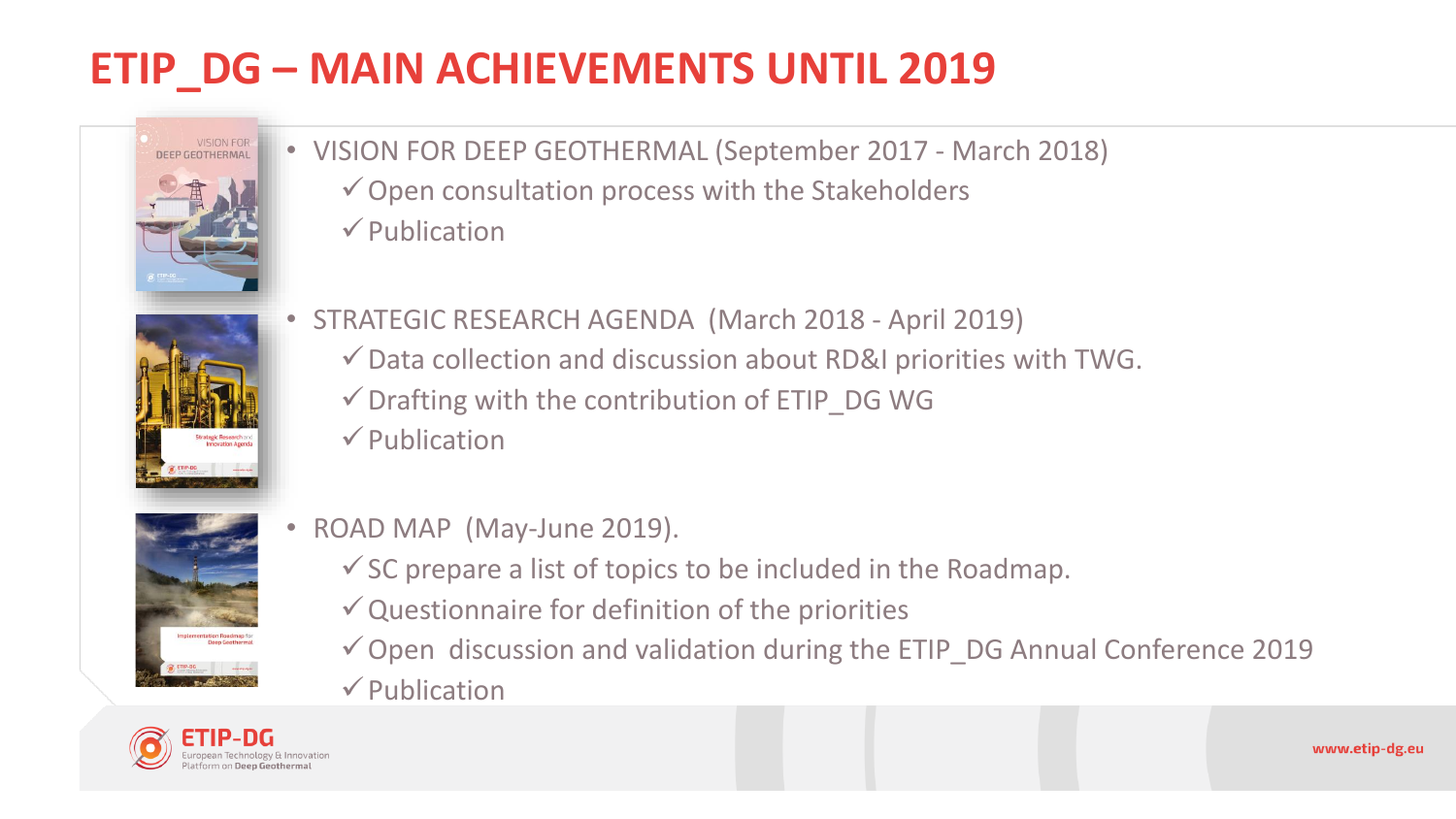## **ETIP-DG ORGANIZATION**



ETIP DG brings together representatives from industry, academia, research centres, and sectoral associations, covering the entire deep geothermal energy exploration, production, and utilization value chain.



Surface systems

Non-Technical

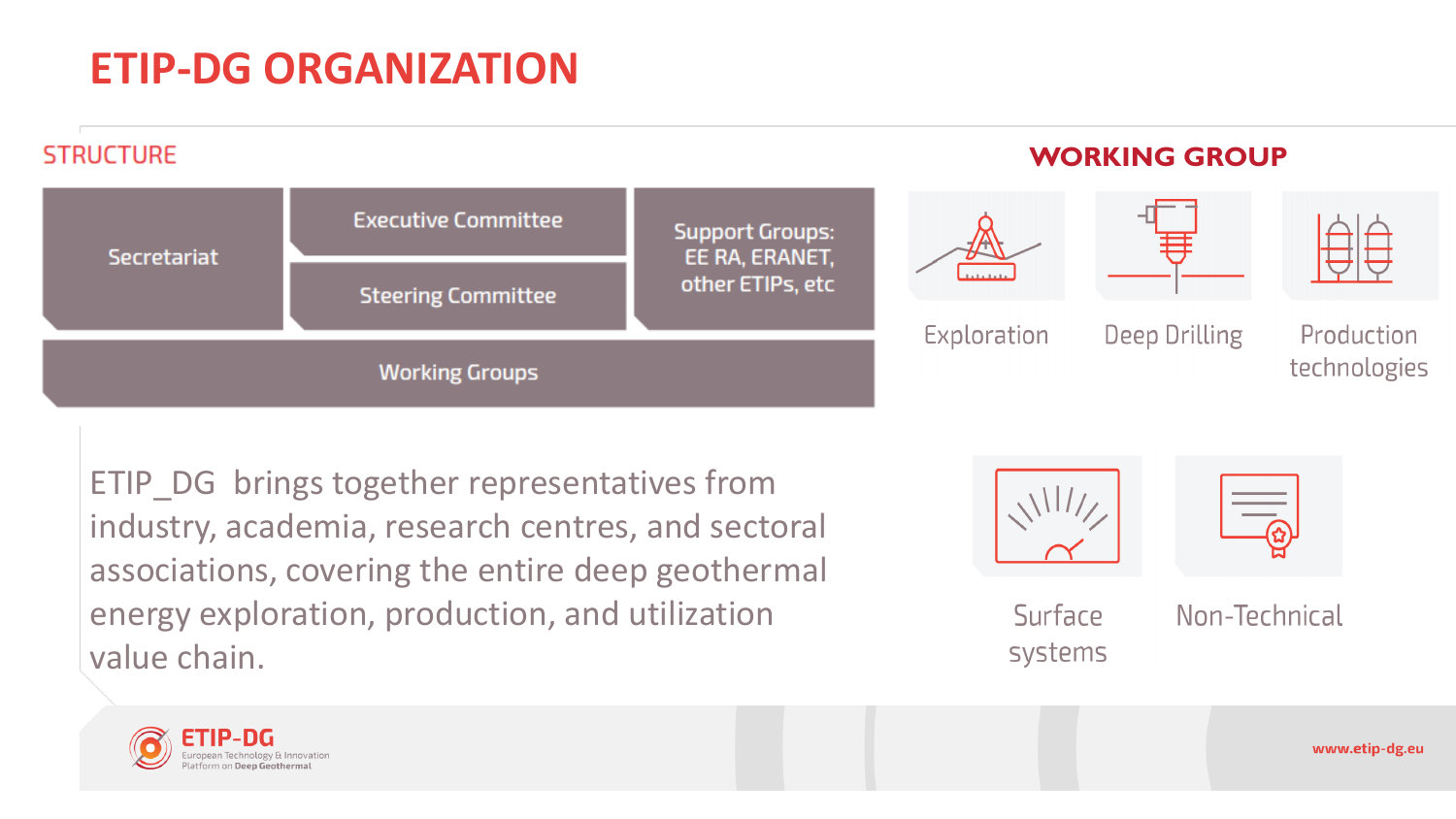#### **ETIP\_DG – Structure 2017-2020**

#### **STEERING COMMITTEE 2017-2020**

#### • **CHAIR**

- Ruggero Bertani, Enel Green Power (2017-2018)
- Fausto Batini, Magma Energy Italia Rete Geotermica, Italy (2019-2020)

#### • **VICE CHAIRS:**

- Bruno Leray, Storengy Group ENGIE, France
- Jan-Diederik Van Wees, TNO & UU, The Netherlands

#### • **MEMBERS**

- Miklos Antics, GPC IP/GEOFLUID, France
- Marco Baresi, Turboden, Italy
- David Bruhn, Helmholtz Centre Potsdam- GFZ, Germany, and TU Delft, The Netherlands
- Bodo von Düring, von Düring Group, Germany
- Sylvie Gentier, BRGM, France
- Hjalti Páll Ingólfsson, GEORG, Iceland
- Adele Manzella, Italian National Research Council, Inst. Geosciences and Earth Resources (CNR-IGG), Italy
- Sara Montomoli, ENEL Green Power, Italy
- Jean Philippe Soulé, Fonroche Géothermie, France
- Philippe Dumas (EGEC appointed)
- Inga Berre (EERA-JPGE appointed)
- Stepan Schreiber (ERANET appointed)
- Jiri Muller (IEA-Geothermal appointed)

#### • **WORKING GROUP (WG) LEADERS**

- Exploration: Jan-Diederik Van Wees (TNO)
- Deep drilling: Ernst Huenges (GFZ)
- Production technologies: Fausto Batini (Magma Energy Italia)
- Surface systems / Generation: Marco Baresi (Turboden S.p.a.)
- Non-technical: Bruno Leray (Storengy) and Bodo von Düring (CLEAG)

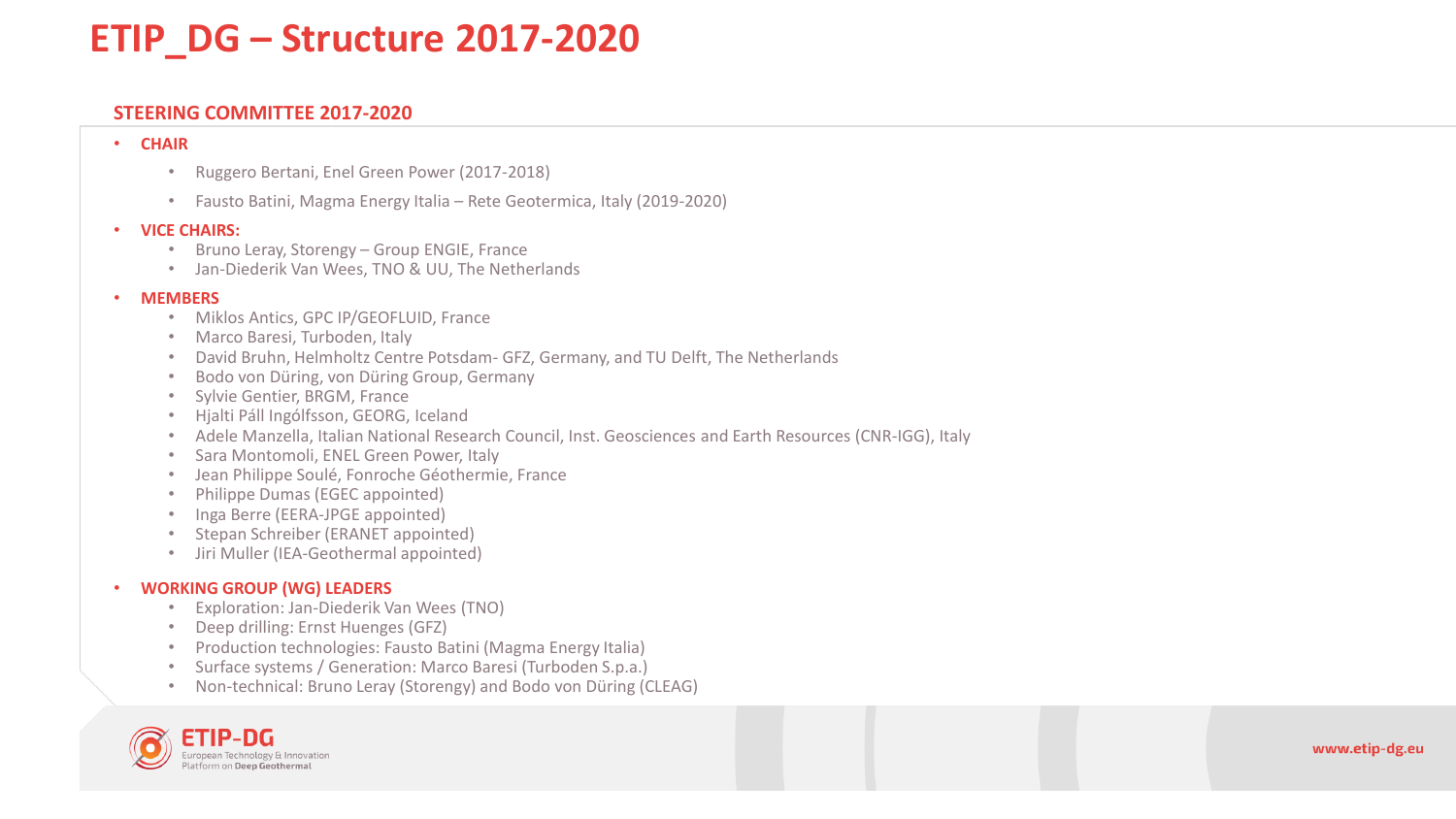### **Membership: 292 organisations & 464 individual members**



Evolution of the number of members ETIP-DG

30/06/2019: End of EU project support unit



www.etip-dg.eu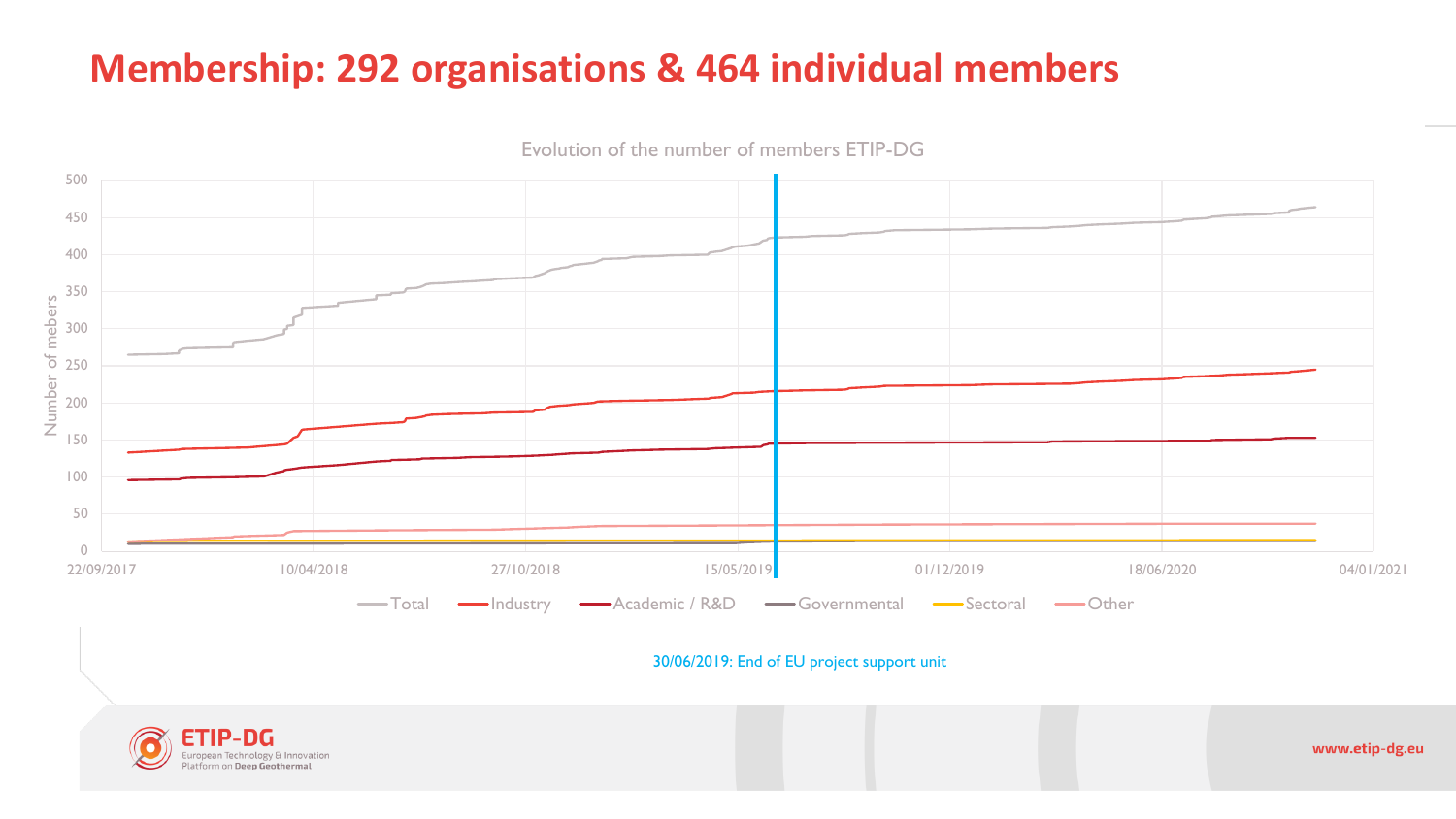#### **Membership**

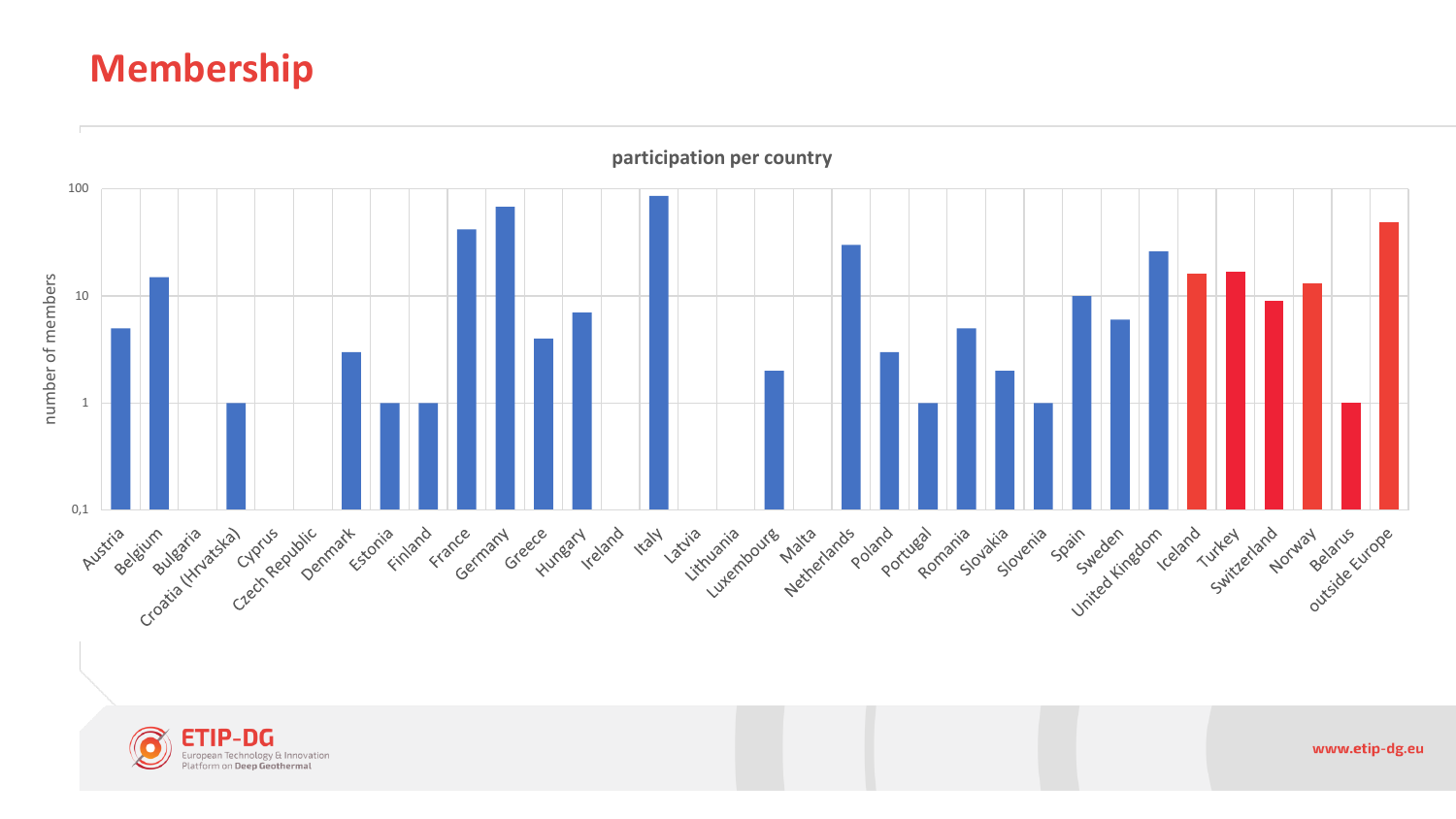## **ETIP\_DG – Meeting & Workshop 2019 - 2020**

- Briefing of funding instruments, Monitoring project results, Matchmaking events Brussels, 23 September 2019
- Workshop on geothermal projects in the innovation fund & ETIP-DG Stakeholders Meeting Brussels, 05 February 2020
- ETIP-DG Stakeholders Meeting & Matchmaking session on EU funding opportunities Virtual meeting , 16 October 2020
- ETIP DG's Annual General Meeting Virtual meeting, 27 November 2020

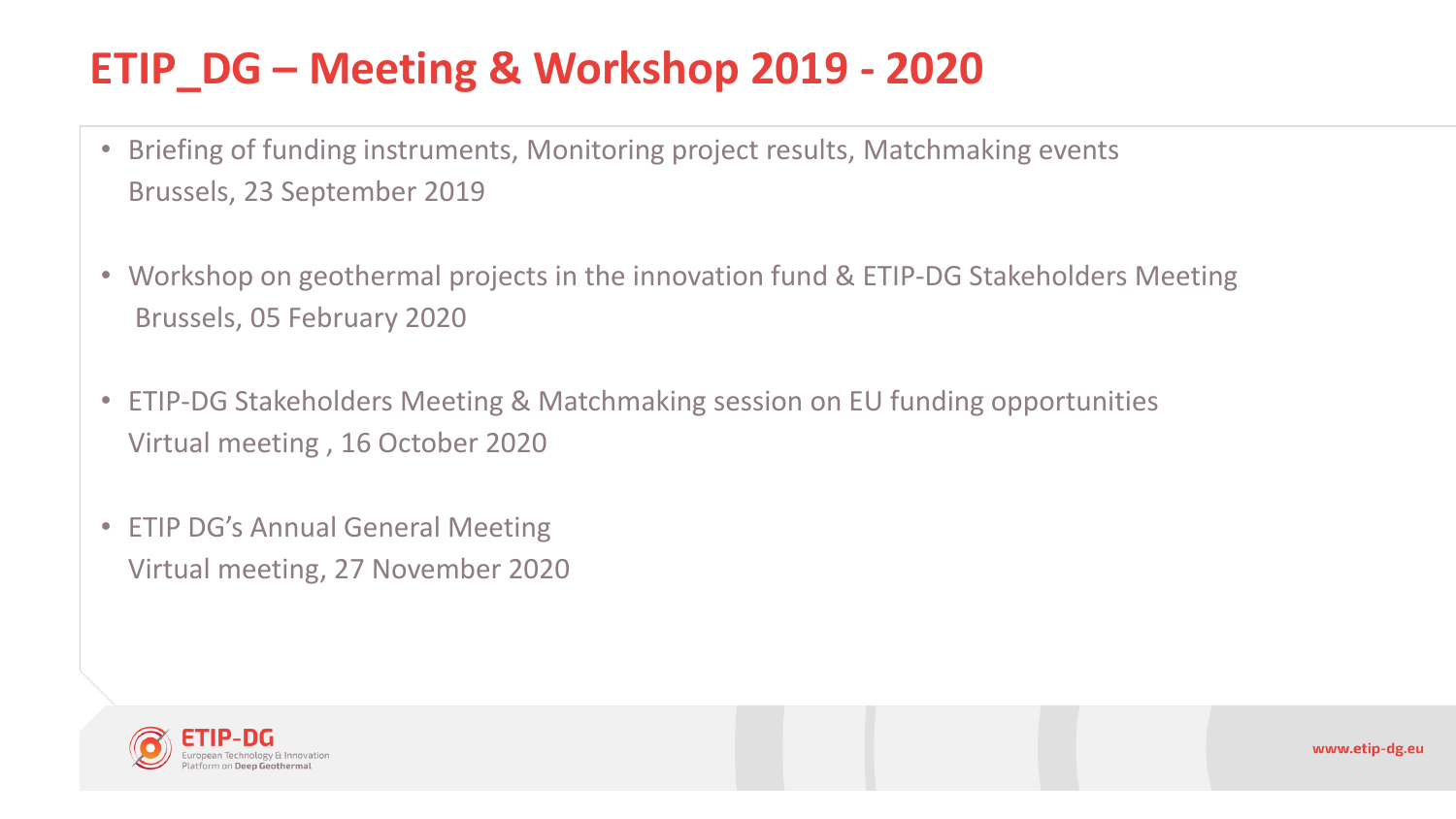## **ETIP\_DG - Liaison with other platforms, initiatives & groups 2019 - 2020**

- EERA-geothermal,
- IWG-DG,
- Geothermica,
- CETP,
- RHC Platform...

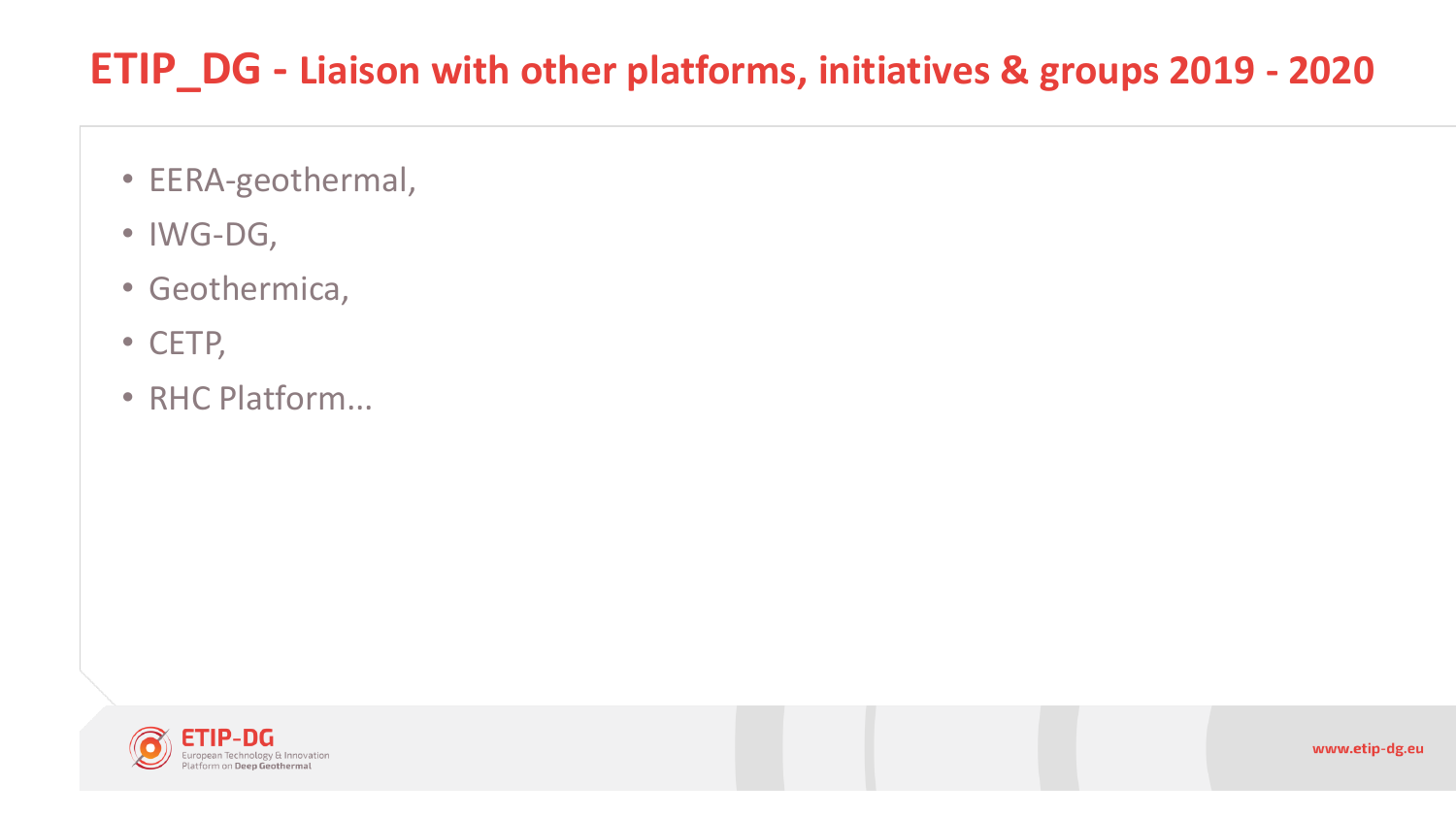## **ETIP\_DG -The new SC 2021-2023**

74 members of ETIP voted for the new members of the Steering Committee 2021-2023. Here the list of the elected members:

- **• Batini Fausto, Magma Energy Italia/Rete Geotermica, Chief Technology Officer**
- **• Antics Miklos, GPC IP/GEOFLUID, Managing Director**
- **• Manzella Adele, Italian National Research Council & UGI, CNR Senior Researcher & UGI President**
- **• Bruhn David, TU Delft / GFZ Potsdam, Professor for Geothermal Engineering**
- **• Van Wees Jan-Diederik, TNO and Utrecht University, Principal Scientist**
- **• Montomoli Sara, Enel Green Power, Head of Geothermal Innovation**
- **• Baresi Marco, TURBODEN, Institutional Affairs & Marketing Director**
- **• Jahrfeld Thomas, Stadtwerke München (SWM) & Bundesverband Geothermie (BVG), Head of department for geothermal and Vice president**
- **• Escaré Laurent, Storengy SAS, Geosciences Lead – ENGIE Key Expert**
- **• Uhde Joerg, Pfalzwerke geofuture GmbH, CEO**
- **• Guglielmetti Luca, University of Geneva, Senior Researcher**
- **• Gentier Sylvie, BRGM, Head of scientific programme "subsurface space in the energetic transition**
- **• Graff Jean-Jacques, BYGéo & AFPG, President**
- **• von Düring Bodo, AAT Geothermae d.o.o. and CLEAG CloZED Loop Energy AG, CEO**

Appointed members to the SC are **Inga Berre (UIB on behalf of EERA-geothermal), Paul Ramsak (RVO on behalf of Geothermica), Jiri Muller (IFE on behalf od IEA-GIA), and from EGEC (tbc).**

Originally, the Steering Committee had to elect 12 people. ETIP-DG outgoing President (Fausto Batini) has decided to change this number to 14, due to a tie in the voting of three candidates. It is a possibility contemplated in the current *[terms of reference.](https://egec.us14.list-manage.com/track/click?u=2fd69d710ec7587640bb2e2fe&id=bb40ec09ad&e=8da85a9804)*

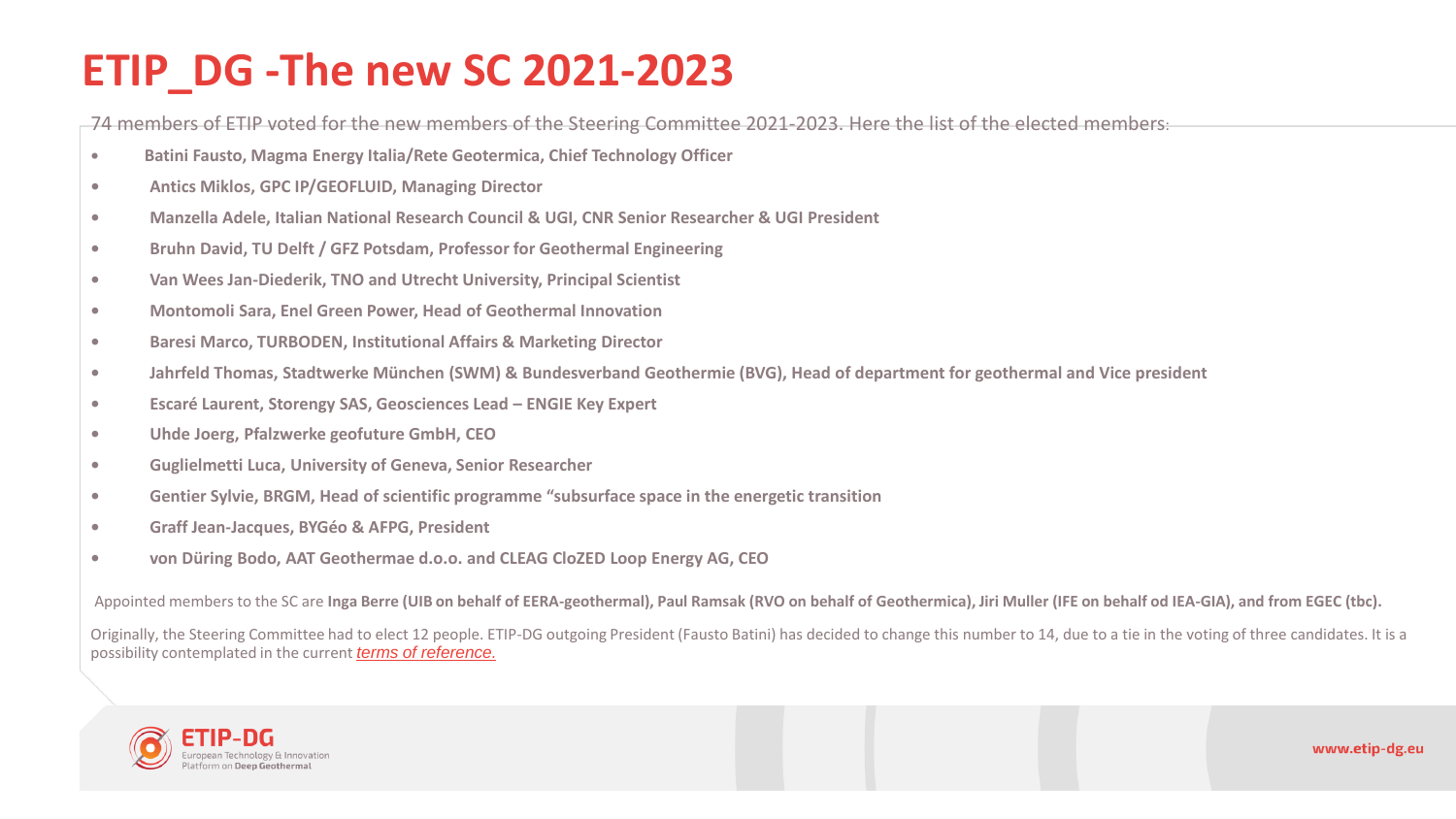## **ETIP\_DG - Review of the Terms of Reference (ToR)**

- When ETIP-DG was established the previous SC decided on the first version of the ToR.
- There is a need to revise them for 3 reasons:
	- a) Update the introduction on the policy framework 2030 & Objectives of ETIP on Deep Geothermal
	- b) Add a fifth appointed member to the SC, from Eurogeosurveys. The aim is to establish an official collaboration with Geological Surveys. Following the success of GeoERA, the EU is about to launch a Geological Service for Europe notably aiming at "Building and maintaining an integrated European geothermal resources database.
	- c) Clarifications on the election process: referring properly to virtual votes, allowing increased  $n^{\circ}$  of SC members and Vice-Presidents...
- These amendments are proposed to be voted during the AGM 2020.

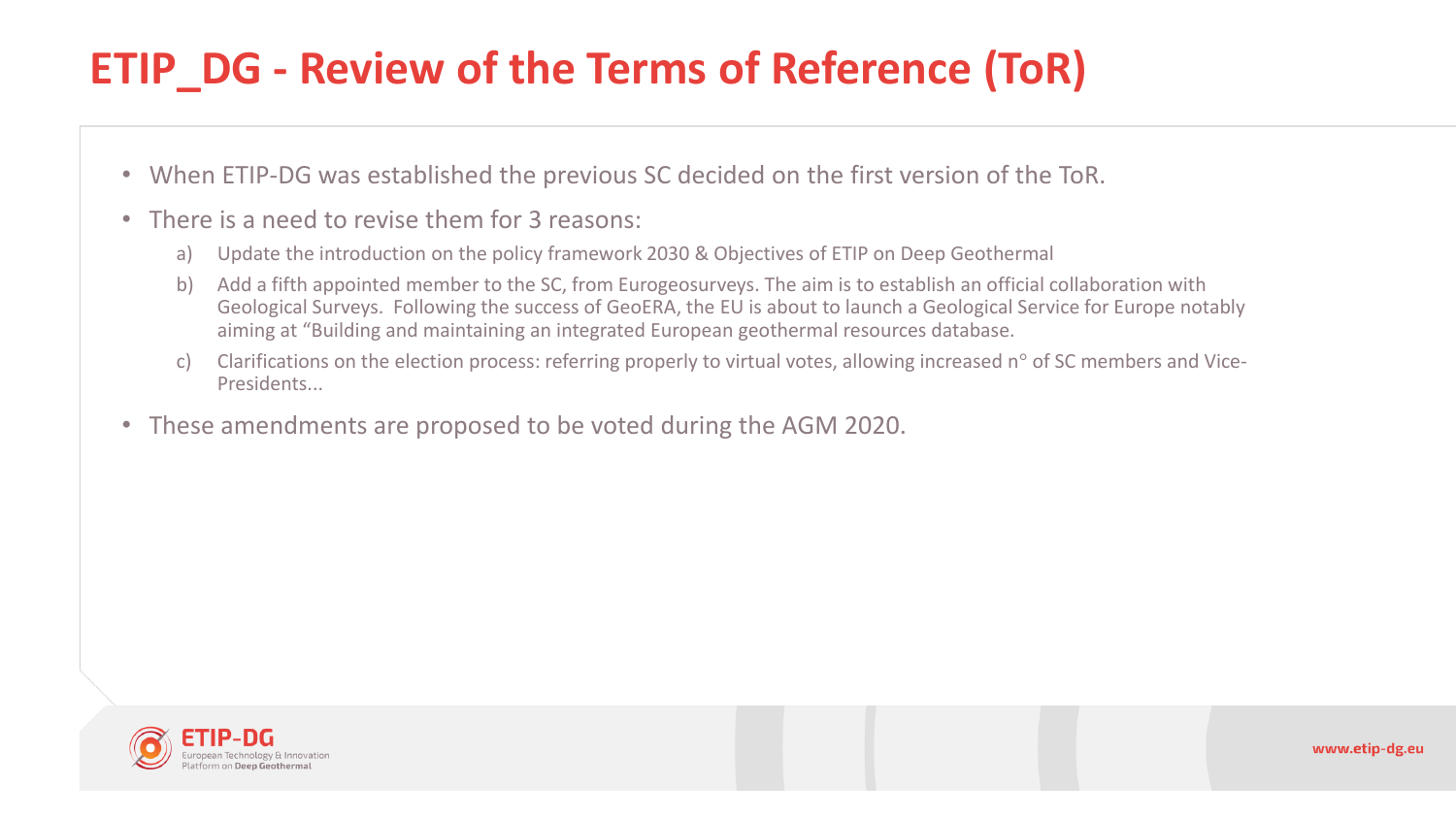## **ETIP\_DG -ToR \_Proposed Amendments (to be voted by the AGM)**

- 1) five nominated representatives:
	- one from **EERA-JPGE**,
	- one from **Geothermal ERA-NET**,
	- one from **IEA-GIA,**
	- one from EuroGeoSurveys
	- one from **EGEC**.

2) The SC of the ETIP DG is composed of minimum twelve elected Members

3) The SC is presided over by a President and by two four Vice-Presidents, entitled to represent the entire ETIP vis-à-vis external entities and at all official events

• The candidates obtaining the highest number of votes are elected. In case of a tie, the outgoing President has the faculty to cast one vote, having regard to the competences of the candidates, to their experience, and to the opinion of the Secretariat of the ETIP-DG. In case, the President provides one vote to all candidates getting the same number of votes, the number of elected members for the SC is increasing from 12 to the total number with candidates tied.

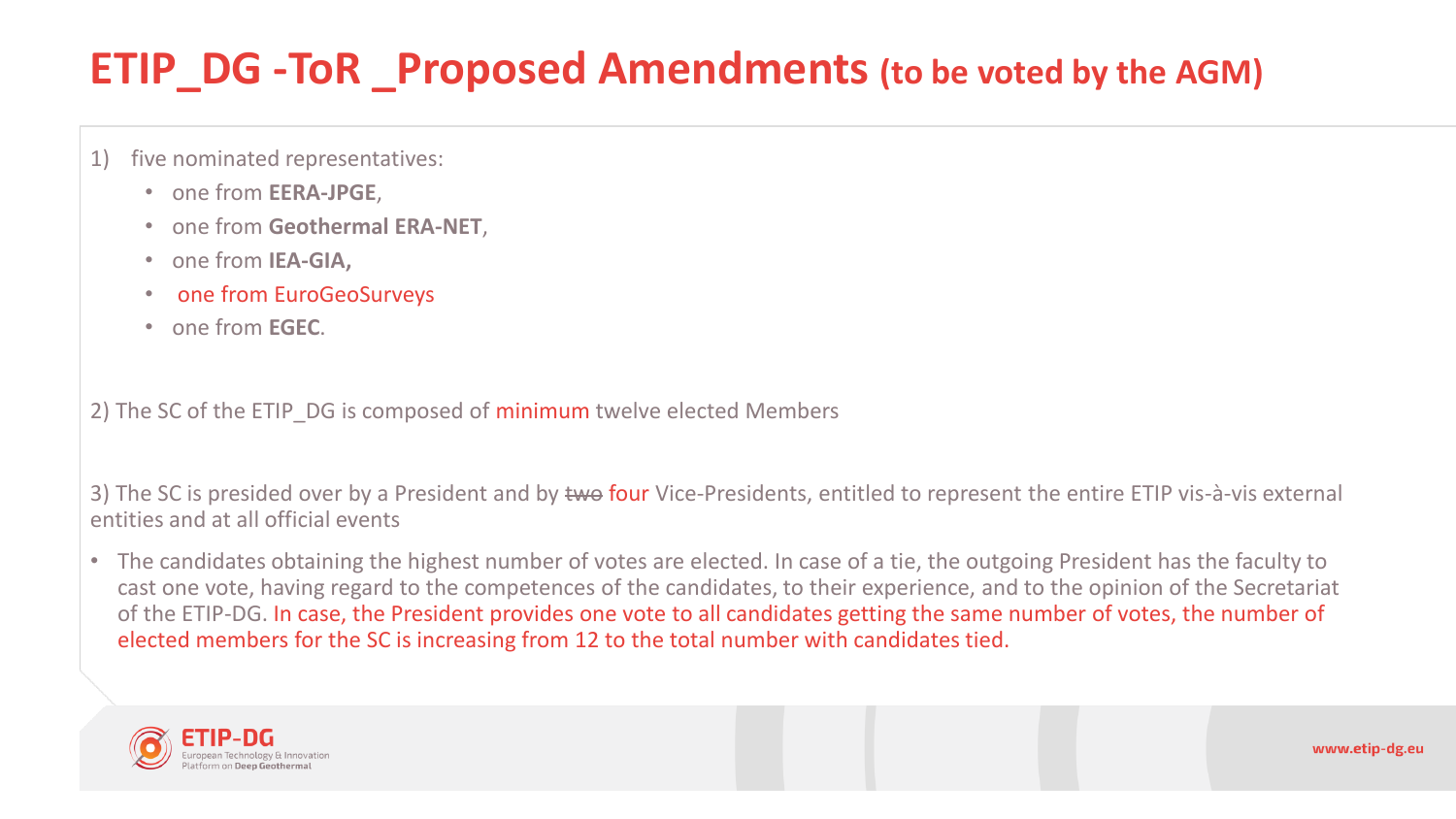## **ETIP\_DG -ToR \_Proposed Amendments (to be voted by the AGM)**

#### 4) Objectives of ETIP on Deep Geothermal

The overarching objective of the new ETIP-DG would be to accelerate the development and deployment of deep geothermal technology for producing power and/or heat, in particular such as Enhanced Geothermal Systems (EGS) and with the next generation of geothermal technologies and applications such as cutting edge geothermal resources (geothermal energy in "graben reservoirs", supercritical, magmatic, geopressurised, offshore, etc.), extraction of metals (e.g Lithium) from geothermal brines coupled to power and heat supply.

• Improvement of environmental performance of geothermal plants : Closed loop combined power, heating & cooling plants and integrationn in circular economy are essential for the sustainable geothermal energy deployment in Europe.

Innovation for allowing the fuel switch in cogeneration District Heating, Combined Heat and Power and for industrial process: The industry and the DH/CHP sectors must switch to renewables; some innovations are needed for this transition: low temperature (cogeneration) systems, energy efficient devices, micro-CHP, industrial heat pumps, etc. with a development of geothermal large scale heat pumps for DH or industrial applications (steam), and geothermal heat and power cogeneration with low temperature in closed loop systems.

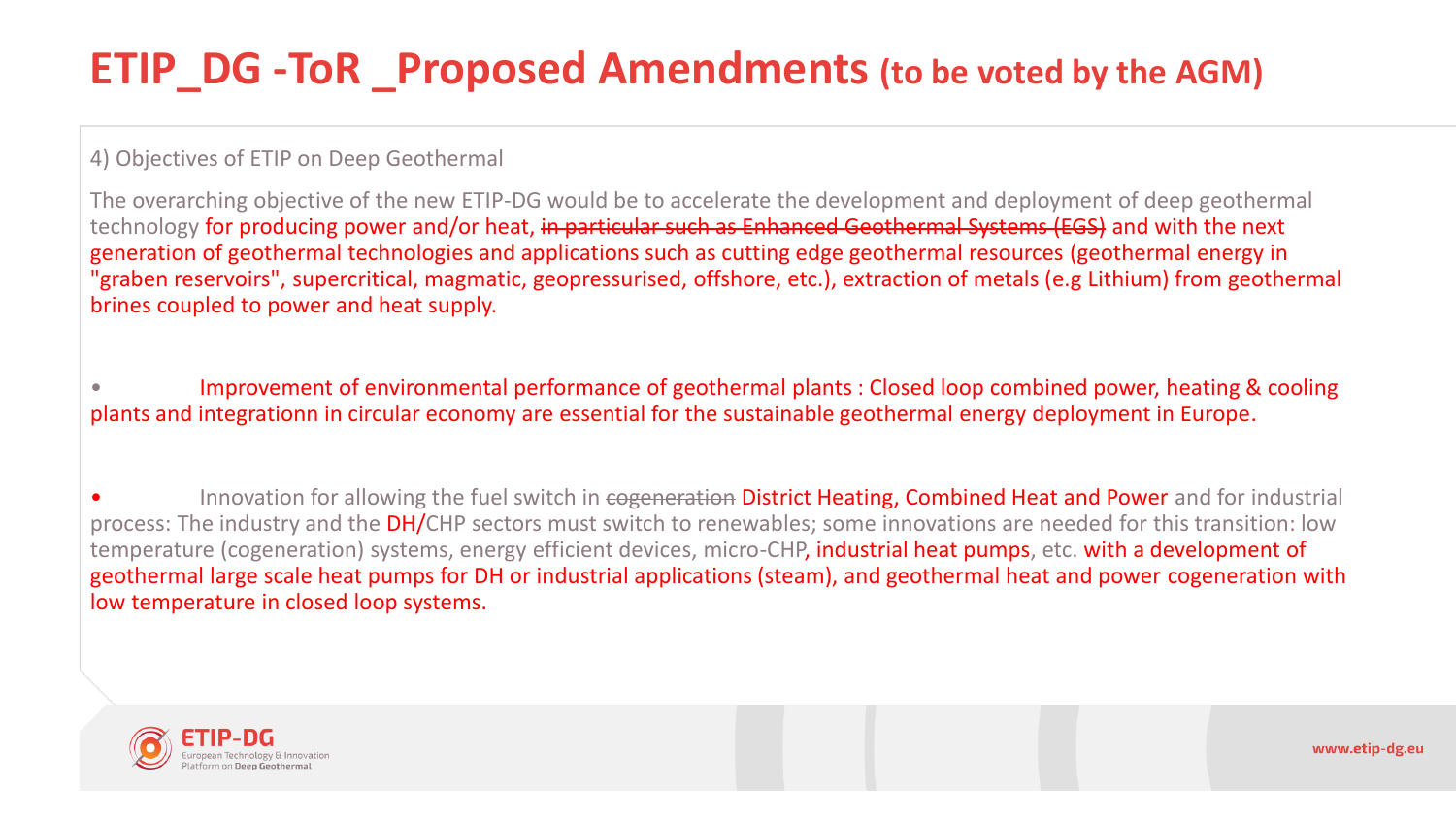## **ETIP DG\_action plan 2020-2021 (proposal to be voted by new SC)**

- Reorganization of the Working Groups and appointment of WG leaders
- e.g. SC proposal to have a WG on hydrogen
- Contribution to the SET Plan IWGs and energy policy dossiers
- Deployment and implementation strategy in 2021:
- Upcoming calls: Innovation Fund, Horizon Europe, etc.
- Matchmaking events
- Review R&I project results and update learning curve
- A series of technical workshops: topics to be defined

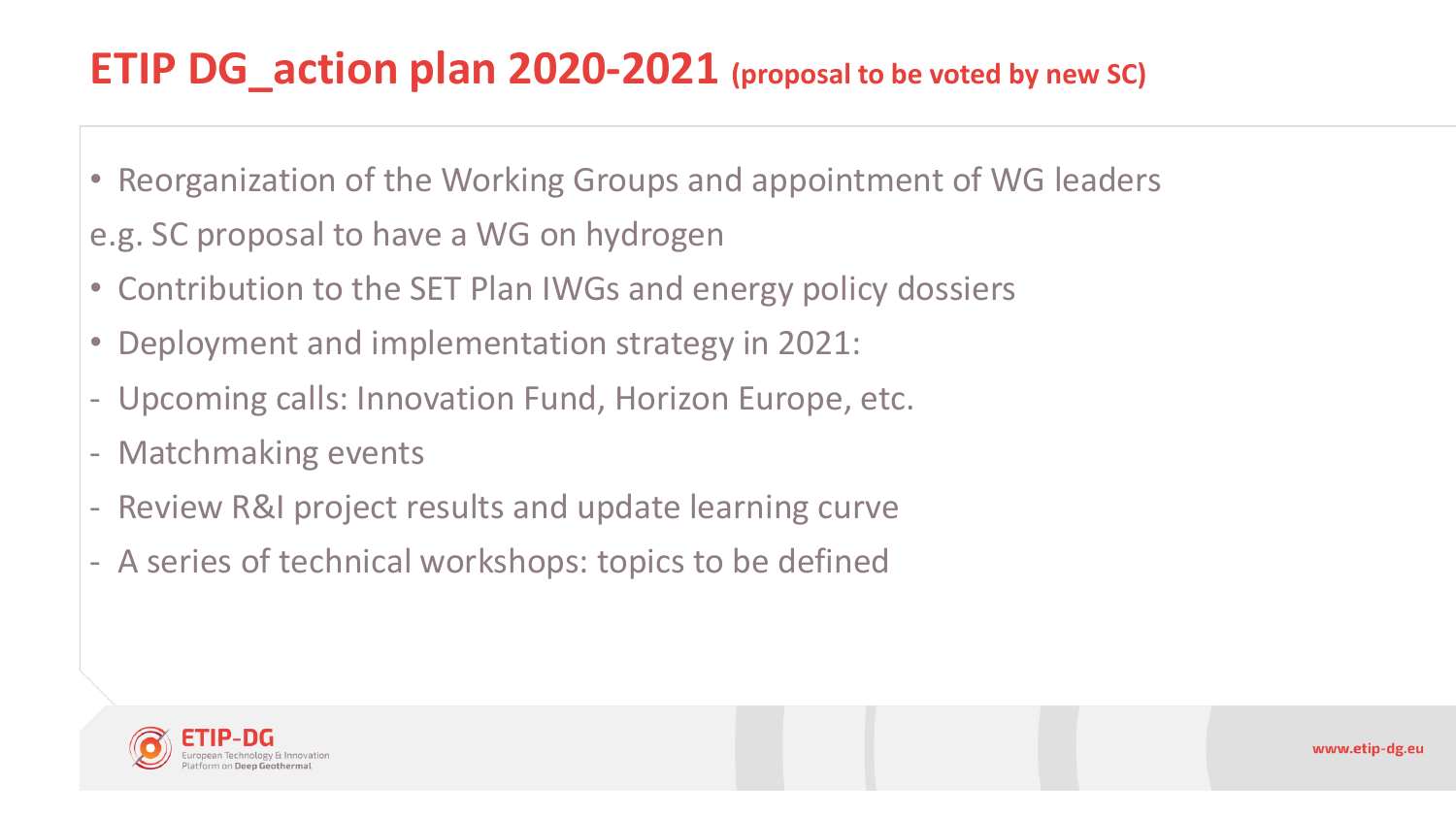### **Review ETIP-DG activities 2019-2020**

- From the Vision to the Roadmap implementation
- ETIP structure: A new Steering Committee, President and Vice-Presidents
- A liaison with other platforms & groups, new initiatives
- Briefing of funding instruments
- Monitoring project results
- Matchmaking events

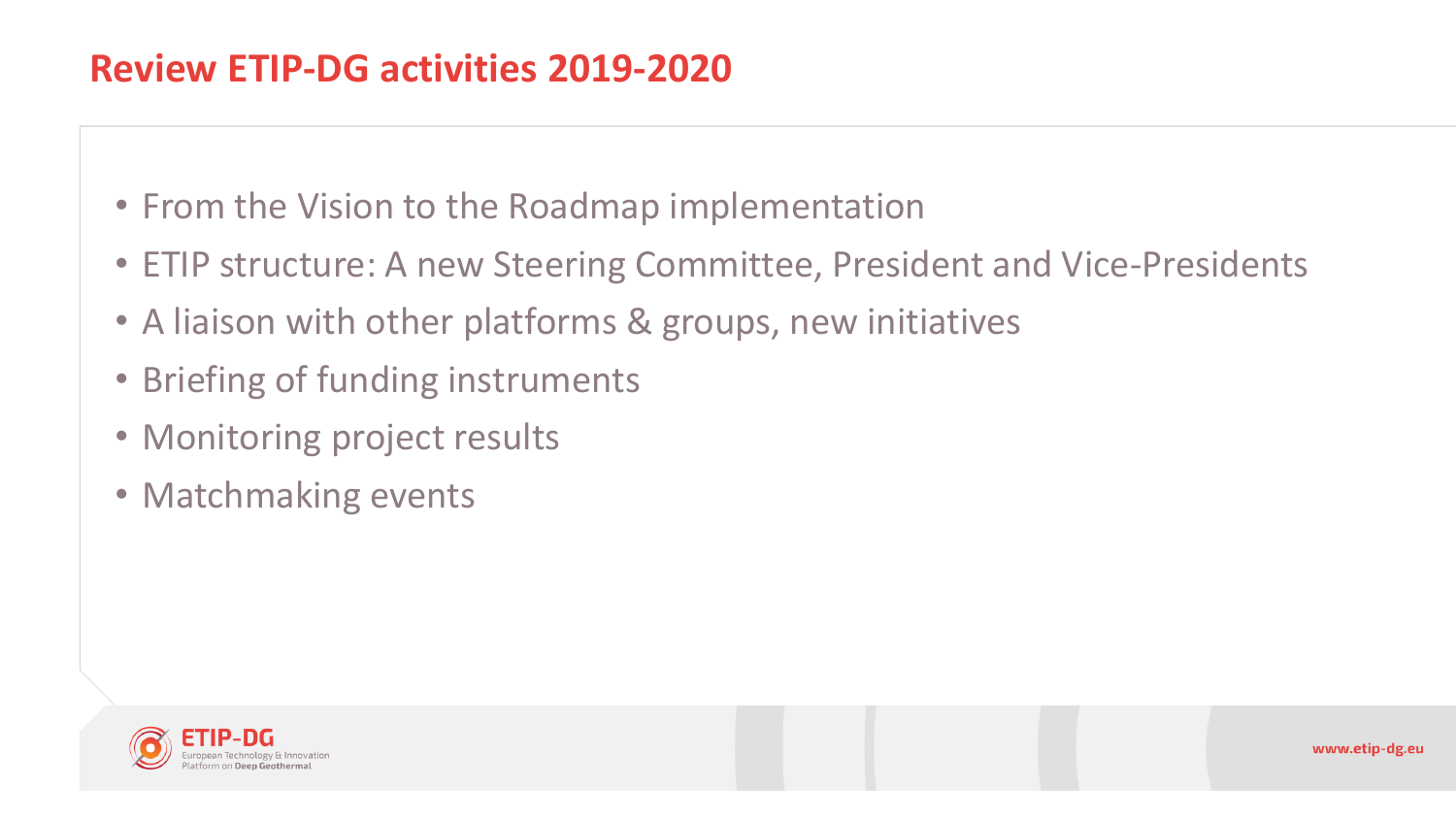## **ETIP\_DG structure: Steering Committee, President and Vice-Presidents**

#### **Upcoming election of the President and Vice-Presidents:**

- We will organise next week the online election of the ETIP DG President and four vice-Presidents.
- In the new ToR, it is proposed to have 4 instead of 2 vice presidents, for corresponding to the increased SC members but also to have a better liaison with the Working Groups.

#### **Application**

- Members of the Steering Committee are now asked to apply for the position of ETIP DG President (one) and Vice Presidents (four).
- All members of the SC can submit their candidature by sending their application to the Secretariat of the ETIP-DG at [info@etip-dg.eu](https://egec.us14.list-manage.com/track/click?u=2fd69d710ec7587640bb2e2fe&id=d1f78c3f57&e=8da85a9804) by **Monday 30th November 2020, COB**
- Please indicate the position on which you apply.

#### **The online vote will happen next week.**



www.etip-dg.eu